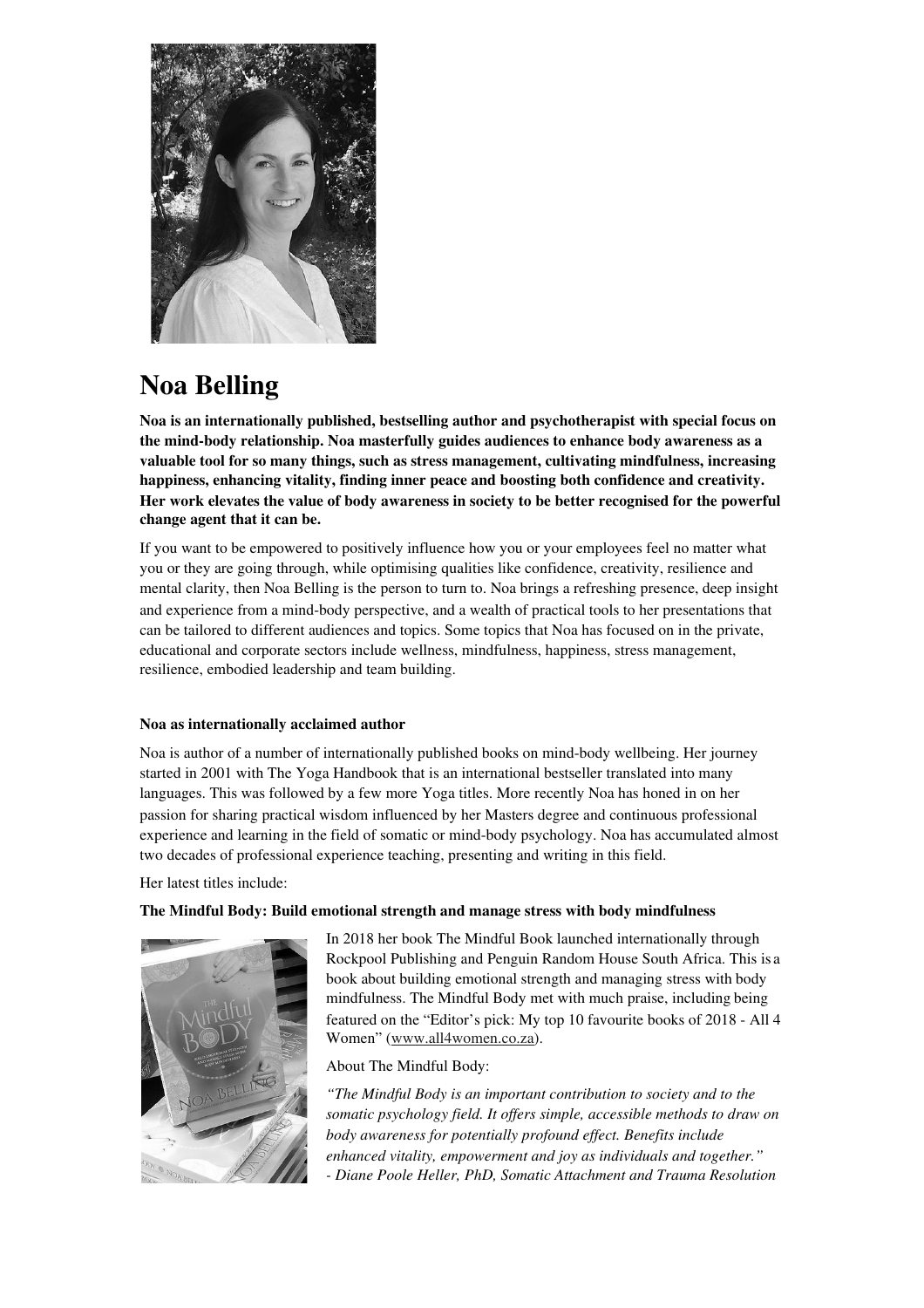### *expert*

*The Mindful Body offers a riveting, much needed, and clear-eyed look at the body mind connection in an empowering way. Popularly accessible, credible and breezily enjoyable. As a facilitator, Noa is impressive with sharing her vast knowledge with fascinating ease and interaction. Noa has not only thoroughly researched her book, The Mindful Body, she lives it and powerfully represents a Mindful Body.* 

*- Rachael Rogan, Yoga teacher and mindfulness facilitator* 

## **The Happiness Workout: Learn to optimise confidence, creativity and your brain!**



To raise our spirits in Noa's uniquely practical and inspiring way, especially after a really tough year of 2020, Noa is launching a new book internationally, called The Happiness Workout. This book is an opportunity to gain practical, accessible and deliberately uplifting strategies aimed at optimising confidence, creativity and your brain! Here is what Dr Arielle Schwartz, who has written a foreword for this book, has said about it:

*"Noa Belling provides an essential guide to help you access nourishing emotions of happiness, joy, contentment, excitement, confidence, and pleasure. With practical tools based in neuroscience, this book offers an alternative to antidepressant medication, without any side effects!" - Dr. Arielle Schwartz, author of The Post Traumatic Growth Guidebook (Pesi Publishing, 2020).*

### **Topics covered in a presentation or workshop format:**

- Mindfulness made simple: for resilience, focus, clarity and relaxation
- Happiness: How to tap into your feel-good biochemistry and optimise confidence, creativity and your brain.
- Stress turnaround how your body reacts to stress and how body awareness helps you to turn stress into greater vitality. Targets stress related feelings like anxiety, depression, irritability and more.
- Different personalities at work a lively exploration of common personality styles, with opportunity to identify what fits you best. Also focus on how different kinds of people can engage better with each other for optimal teamwork and organisational success.
- Wellness toolkit from a mind-body perspective, including current research made simple and accessible practical tools.
- A toolkit for incorporating body awareness into the practice of psychology, counselling and coaching

#### **What audience members and workshop participants say about Noa:**

*"Noa's presentation was absolutely brilliant. She had such an amazing powerful gentle presence on that stage. It was palpable. - Steve Durbach, artist-scientist* 

*"Noa captivated our entire audience of almost 200 people with simple opportunities to perform our best through connecting our mind and bodies." - Jennifer Nathan, Westpac Australia*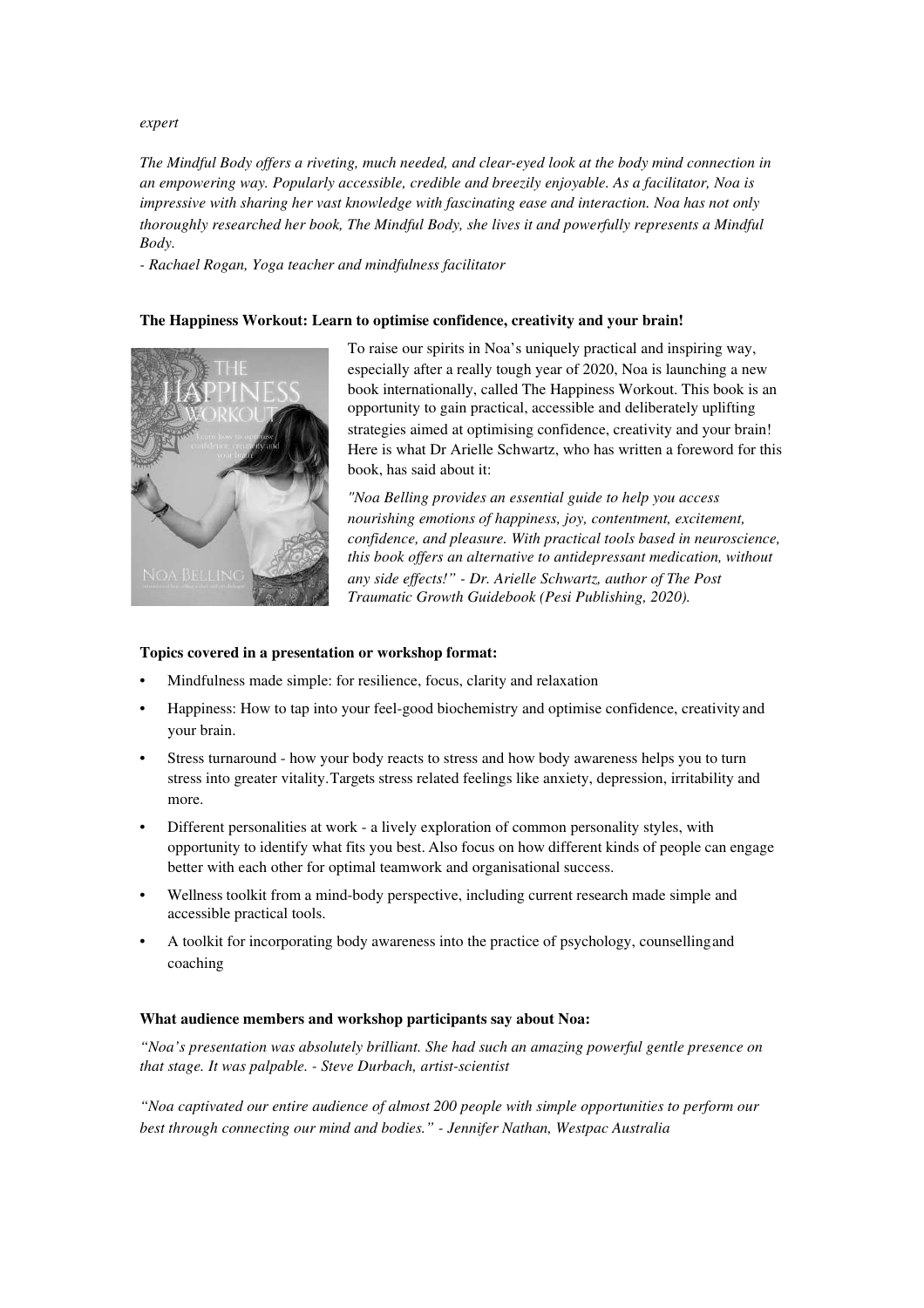*"Your open and down to earth communication style warmed the room from the moment you stepped on stage. I've had some really positive feedback and have also seen attendees sharing your tips with people back at the workplace!" - Archana Das, Westpac Australia* 

*"Thank you for a very informative presentation. We have received 100% positive feedback from your presentation for our Australian Hypnotherapy Association group who attended." Brian William Smith Dip of Mod Psychology, NLP MPrac. MH. PMAHA, (TFT) Thought Field Therapy, Australian Hypnotherapists' Association Qld Co-ordinator* 

*"Thank you, Noa very much for making the time to come in and speak to all of us. It was a really interesting session with some great areas to think over. You delivered it in such an engaging way. I have spoken to a number of the team and they all thoroughly enjoyed it." - Stephen Moir, Director of Moir Group* 

*"Noa is a gifted practitioner. Having attended one of her courses and received great value I look forward to reading the book." - Ron Hyams, leadership developer and systemic team coach* 

*"Noa's Mind-Body Psychology courses are exceptional. She holds the space beautifully and transmits a wealth of information with warmth and clarity. All of us in the group discovered deep truths about ourselves and learned techniques that are joyfully transformational." - Kathy Wolstenholme, founder Nia South Africa and Creator Neo-Juice!* 

*"The mind-body psychology tools that Noa teaches surprise me with how simple yet powerful they are. They are amazing life skills for anyone. They have connected me with the wisdom of my body, allowing me to let go of my need to intellectualise emotional processes. This frees me from feeling scared of my body and my emotions. I am really grateful for this experience." - Student at The South African College of Applied Psychology* 

*"Noa added so much integrity, authenticity and depth to my learning about the mind-body relationship. This helped me to deepen my self-awareness and gain so many useful tools for use with my counseling clients. I found Noa to be an inspirational and exceptional teacher and guide." - Nidhi Chaitow - Psychosocial Counsellor, Therapeutic Drumming Therapist and Facilitator* 

When you need a current, leading edge approach to wellbeing, mental clarity and optimal performance, backed by research and with immediately beneficial results, call on Noa Belling. Her aim is to refresh, uplift and empower each individual so as to optimise our ability to contribute to our lives, communities, organisations and our world.

#### **Some pictures of Noa in action**

While looking at the first two photos, why not try out what is suggested to get a sense for yourself of Noa's work. First place your hands on your head and hold for a few easy breaths to notice how this feels - perhaps soothing and grounding. Then carry out a mental scan of your body from head to toe, noticing and taking a moment to ease up areas of tension and then take a nice deep breath into your body as a whole and notice how this feels - possibly energising in a subtle, vital kind of way. This is a taste of Noa's uniquely body-based, accessible and immediately effective approach.